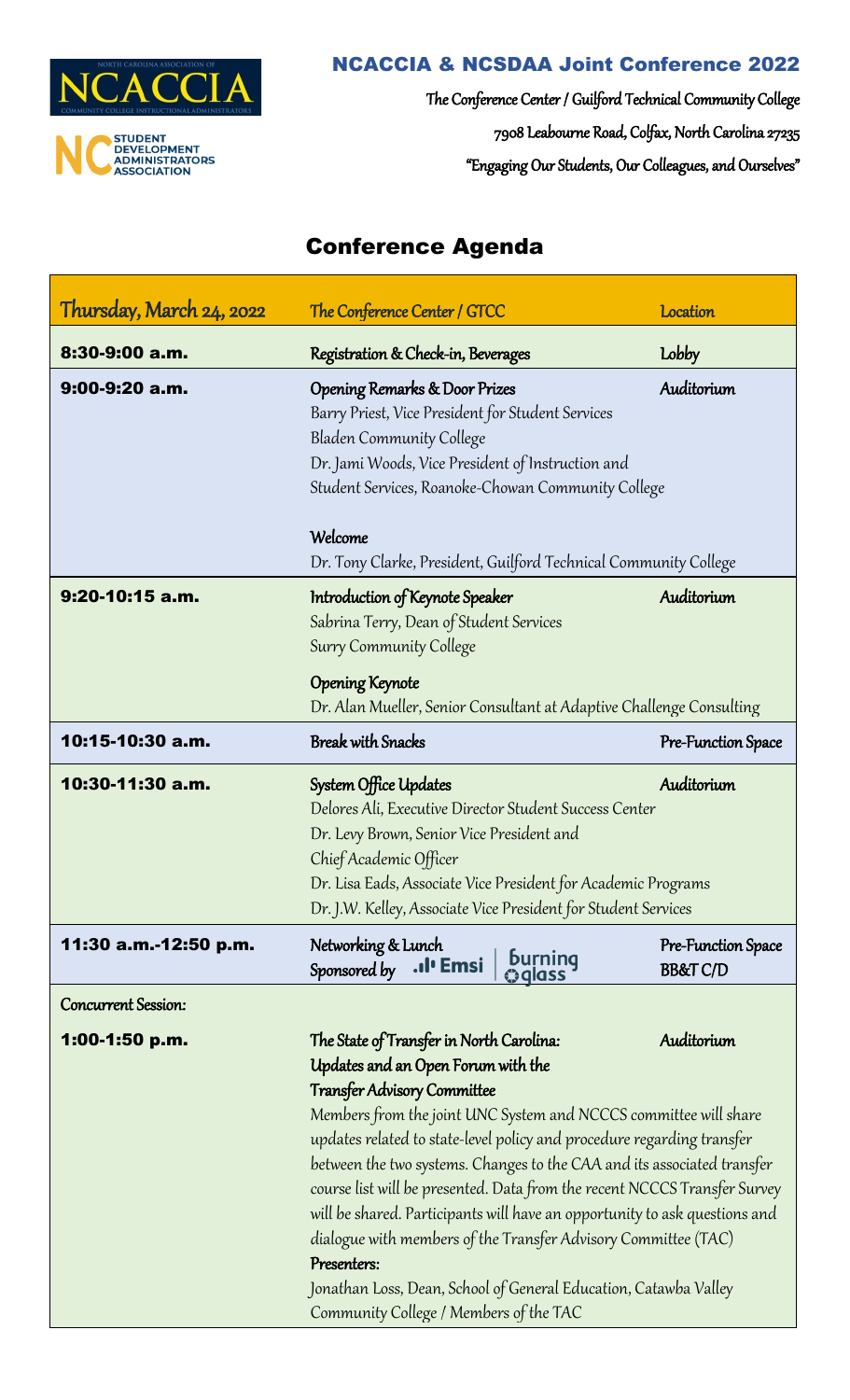| <b>Concurrent Session:</b> |  |
|----------------------------|--|
|----------------------------|--|

| 1:00-1:50 p.m.                               | Equity in Leadership<br>Courageous leadership is paramount to transforming organizations into<br>more equitable institutions. Equity conversations and actions are<br>foundational in addressing concerns especially as it pertains to past and<br>future traumatic events. In order to effectuate change, leaders must be<br>willing to take action as no response can be lethal to supporting your<br>marginalized populations. This discussion will center on why some leaders<br>do not engage in conversation about equity, some are uncomfortable with<br>acknowledging what needs to happen, and yet others are blind to<br>inequities. Practical strategies will be presented on how each of these<br>perspectives can be addressed to produce more tangible and desirable<br>results. Through self-analysis and interactive engagement, participants<br>will be propelled to apply their newly learned knowledge when addressing<br>equity and inequities.<br>Presenter:<br>Abraham Dones, Vice President of Student Services, Durham Technical<br>Community College<br>Jairo McMican, Dean of College Access Services, Central Carolina<br>Community College | <b>BB&amp;T A/B</b> |
|----------------------------------------------|------------------------------------------------------------------------------------------------------------------------------------------------------------------------------------------------------------------------------------------------------------------------------------------------------------------------------------------------------------------------------------------------------------------------------------------------------------------------------------------------------------------------------------------------------------------------------------------------------------------------------------------------------------------------------------------------------------------------------------------------------------------------------------------------------------------------------------------------------------------------------------------------------------------------------------------------------------------------------------------------------------------------------------------------------------------------------------------------------------------------------------------------------------------------|---------------------|
| 1:50-2:05 p.m.                               | Break – Snacks & Networking                                                                                                                                                                                                                                                                                                                                                                                                                                                                                                                                                                                                                                                                                                                                                                                                                                                                                                                                                                                                                                                                                                                                            | Pre-Function Space  |
| <b>Concurrent Session:</b><br>2:10-3:00 p.m. | Cape Fear Strong: Lessons Learned from<br>Natural Disasters: Emergency Preparedness<br>This session will provide an overview of the lessons learned at Cape Fear<br>Community College in the aftermath of Hurricane Florence in 2018. We<br>will also discuss how the lessons of Hurricane Florence have been applied<br>to the college's response during the global pandemic.<br>Presenters:<br>Dr. Jason Chaffin, Vice President of Academic Affairs, Cape Fear<br>Community College<br>Joanne Ceres, VP for Student Services and Enrollment Management, Cape<br><b>Fear Community College</b>                                                                                                                                                                                                                                                                                                                                                                                                                                                                                                                                                                       | Classroom 130/131   |
| <b>Concurrent Session:</b><br>2:10-3:00 p.m. | The Belk Center – Teaching & Learning<br>Hubs for Student Success<br>The Teaching & Learning Hubs were created to foster equitable student<br>success through faculty-led communities of practice, grounded in<br>research, and tailored to the needs of North Carolina community college<br>educators. Community college faculty professional development that<br>supports college-level student success goals is vital to the success of our<br>System and is at the forefront of the Teaching & Learning East and West<br>Hubs as they share how they are bridging gaps in professional<br>development for full-time and part-time faculty.<br>Presenters:<br>Dr. Monique Colclough, Belk Center, Director of Teaching and Learning                                                                                                                                                                                                                                                                                                                                                                                                                                 | <b>BB&amp;T A/B</b> |

Engagement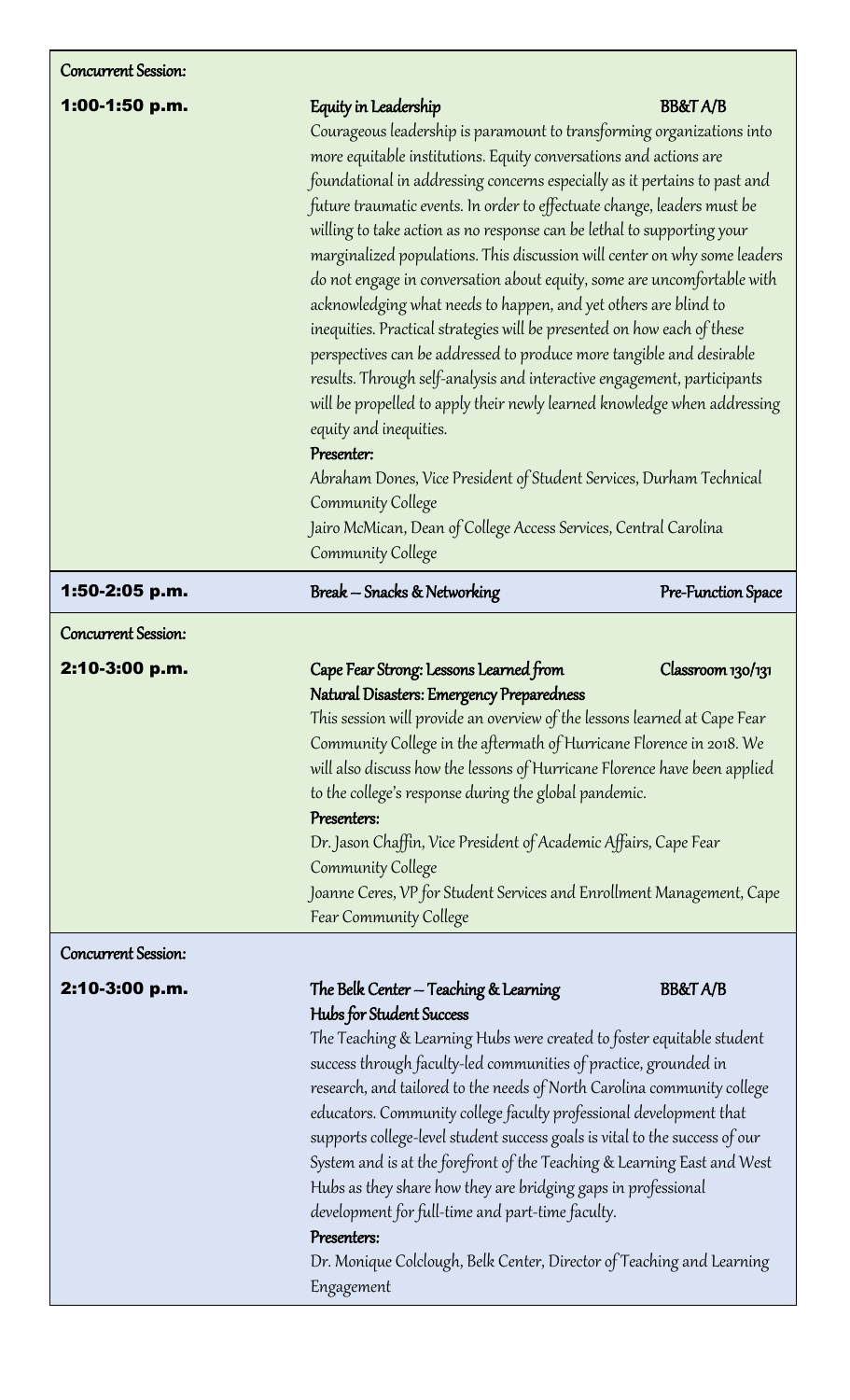| Concurrent Session:                            | continued                                                                                                                                                                                                                                                                                                                                                                                                                                                                                                                                                                                                                                                                                                                                                                                                                      |                                          |
|------------------------------------------------|--------------------------------------------------------------------------------------------------------------------------------------------------------------------------------------------------------------------------------------------------------------------------------------------------------------------------------------------------------------------------------------------------------------------------------------------------------------------------------------------------------------------------------------------------------------------------------------------------------------------------------------------------------------------------------------------------------------------------------------------------------------------------------------------------------------------------------|------------------------------------------|
| 2:10-3:00 p.m.                                 | Brice Melton, Catawba Valley Community College, Vice President for<br>Teaching & Learning<br>Dr. Timothy Maddox-Fisher, Lenoir Community College, Associate VP for<br>Instruction<br>Dr. Maggie Brown, Carteret Community College, Vice President<br>Instruction and Student Support<br>Dr. Yolanda Wilson, Wilkes Community College, Vice President of<br>Instruction                                                                                                                                                                                                                                                                                                                                                                                                                                                         |                                          |
| <b>Concurrent Session:</b>                     |                                                                                                                                                                                                                                                                                                                                                                                                                                                                                                                                                                                                                                                                                                                                                                                                                                |                                          |
| 2:10-3:00 p.m.                                 | NCCCS Data Dashboards: Using System-Wide<br>Auditorium<br>Data to Inform Local Decisions<br>In this session, the Research and Performance Management team at the<br>Systems Office will discuss the NCCCS Data Dashboards. After providing<br>a brief background on the NCCCS dashboard initiative, they will discuss<br>how to use the dashboards to analyze programs, look at equity gaps, and<br>evaluate student progress and success, among other things. There will be<br>time at the end of the session to walk through the dashboards to find<br>answers to specific questions.<br>Presenters:<br>Bill Schneider, NCCCS Associate Vice President for Research and<br>Performance Management<br>Dr. Ashley Sieman, NCCCS Director of Analytics and Reporting<br>Elizabeth Stoddard, NCCCS Business Intelligence Analyst |                                          |
| 3:10-3:55 p.m.                                 | <b>NCACCIA Business Meeting</b><br>Dr. Jami Woods, NCACCIA President<br><b>NCSDAA Business Meeting</b><br>Barry Priest, NCSDAA President                                                                                                                                                                                                                                                                                                                                                                                                                                                                                                                                                                                                                                                                                       | <b>BB&amp;T A/B</b><br>Classroom 130/131 |
| 4:00-4:15 p.m.                                 | Door prizes and wrap-up<br>Dinner/Networking on your own                                                                                                                                                                                                                                                                                                                                                                                                                                                                                                                                                                                                                                                                                                                                                                       | Auditorium                               |
|                                                |                                                                                                                                                                                                                                                                                                                                                                                                                                                                                                                                                                                                                                                                                                                                                                                                                                |                                          |
|                                                |                                                                                                                                                                                                                                                                                                                                                                                                                                                                                                                                                                                                                                                                                                                                                                                                                                | <b>Location</b>                          |
| Friday, March 25, 2022<br>8:30-9:00 a.m.       | The Conference Center / GTCC<br>Networking, Beverages                                                                                                                                                                                                                                                                                                                                                                                                                                                                                                                                                                                                                                                                                                                                                                          | <b>Lobby</b>                             |
| $9:00-9:50$ a.m.                               | Introduction of Keynote Speaker<br>Sabrina Terry, Dean of Student Services<br><b>Surry Community College</b><br>Keynote (Day 2)<br>Dr. Alan Mueller, Senior Consultant at Adaptive Challenge Consulting                                                                                                                                                                                                                                                                                                                                                                                                                                                                                                                                                                                                                        | Auditorium                               |
|                                                | Note: 10 minute breaks between concurrent sessions. Coffee, hot tea, iced infused water during the event.                                                                                                                                                                                                                                                                                                                                                                                                                                                                                                                                                                                                                                                                                                                      |                                          |
| <b>Concurrent Session:</b><br>10:00-10:50 a.m. | <b>Building Educational Collaboratives:</b>                                                                                                                                                                                                                                                                                                                                                                                                                                                                                                                                                                                                                                                                                                                                                                                    |                                          |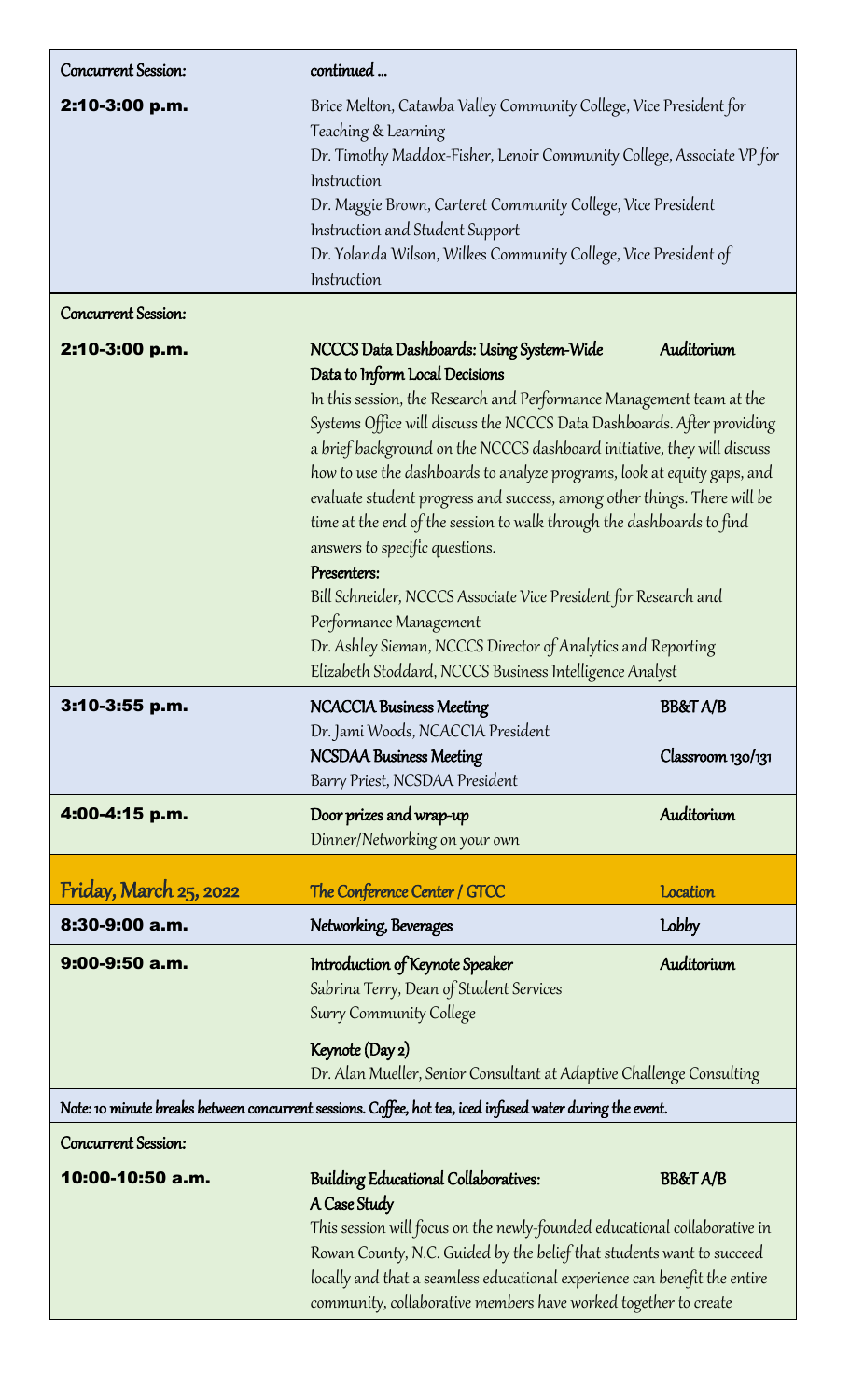| <b>Concurrent Session:</b>                                               | continued                                                                                                                                                         |                                                                            |  |
|--------------------------------------------------------------------------|-------------------------------------------------------------------------------------------------------------------------------------------------------------------|----------------------------------------------------------------------------|--|
| 10:00-10:50 a.m.                                                         | opportunities for students and local residents.                                                                                                                   |                                                                            |  |
|                                                                          | Presenters:                                                                                                                                                       |                                                                            |  |
|                                                                          | Dr. Michael Quillen, Vice President of Academic Programs, Rowan-<br>Cabarrus Community College<br>Jenn Gardner Selby, Executive Director of Transfer & University |                                                                            |  |
|                                                                          |                                                                                                                                                                   |                                                                            |  |
|                                                                          |                                                                                                                                                                   |                                                                            |  |
|                                                                          | Partnerships, Rowan-Cabarrus Community College                                                                                                                    |                                                                            |  |
| <b>Concurrent Session:</b>                                               |                                                                                                                                                                   |                                                                            |  |
| 10:00-10:50 a.m.                                                         | Innovative Approaches to Utilizing                                                                                                                                | Auditorium                                                                 |  |
|                                                                          | Retention Software                                                                                                                                                |                                                                            |  |
|                                                                          |                                                                                                                                                                   | A funny thing happened on the way to reviewing predictive risk indicators, |  |
| making notes and sending alerts in Aviso software; we realized Aviso had |                                                                                                                                                                   |                                                                            |  |
|                                                                          | endless possibilities. At Southeastern Community College, utilizing Aviso                                                                                         |                                                                            |  |
|                                                                          | software in innovative ways has become part of our culture. "Can we do                                                                                            |                                                                            |  |
|                                                                          | 1000 - Anna 1990 - Anna 1990 - Anna 1990 - Anna 1990 - Anna 1990 - Anna 1990 - Anna 1990 - Anna 1990 - Anna 19<br>ا انتخاب کار                                    |                                                                            |  |

that in Aviso?" has become a common question at our college, and we believe the same is true at your college. Come learn how we are using Key Engagement modules to track advising sessions and how we are engaging new applicants with Aviso. Then, we want to learn more from you. How are you using Aviso? How do you use risk factors and predictive risk indicators to plan outreach efforts for students? What other features would be beneficial to have? Let's come together to dream big about future possibilities and learn how the NCCC team is using Aviso as a tool to improve student success.

# Presenters:

Dr. Sylvia Cox, Vice President of Student Services, Southeastern Community College Heather Taynor, M.Ed. Vice President for Student Success, Aviso Retention, LLC

 $\overline{\mathbf{r}}$ Concurrent Session:

# 11:00-11:50 a.m. The SOL Initiative – Strengthening BB&T A/B Online Learning

The SOL initiative is a process of creating and delivering online, quality, instruction through internal evaluation and educational processes. Faculty teaching online courses work within a cohort of peers to become trained in creating and delivering optimal learning opportunities for students. The faculty work with members of the eLearning department along with a trained Mentor. Faculty members are supported through various training opportunities, individualized meetings, course work, and small group work to create one quality (STAR) course within two semesters. Courses are assessed via an institutionally created rubric that is aligned to Quality Matters standards, best practices, and the needs of our students. Courses must meet a minimum score. Stipends are awarded on a scoring/leveling system. Faculty are also offered the opportunity to submit their course for Quality Matters certification.

# Presenters:

Dr. Lori Nanney, Cleveland Community College Dr. Chance Witherspoon, Cleveland Community College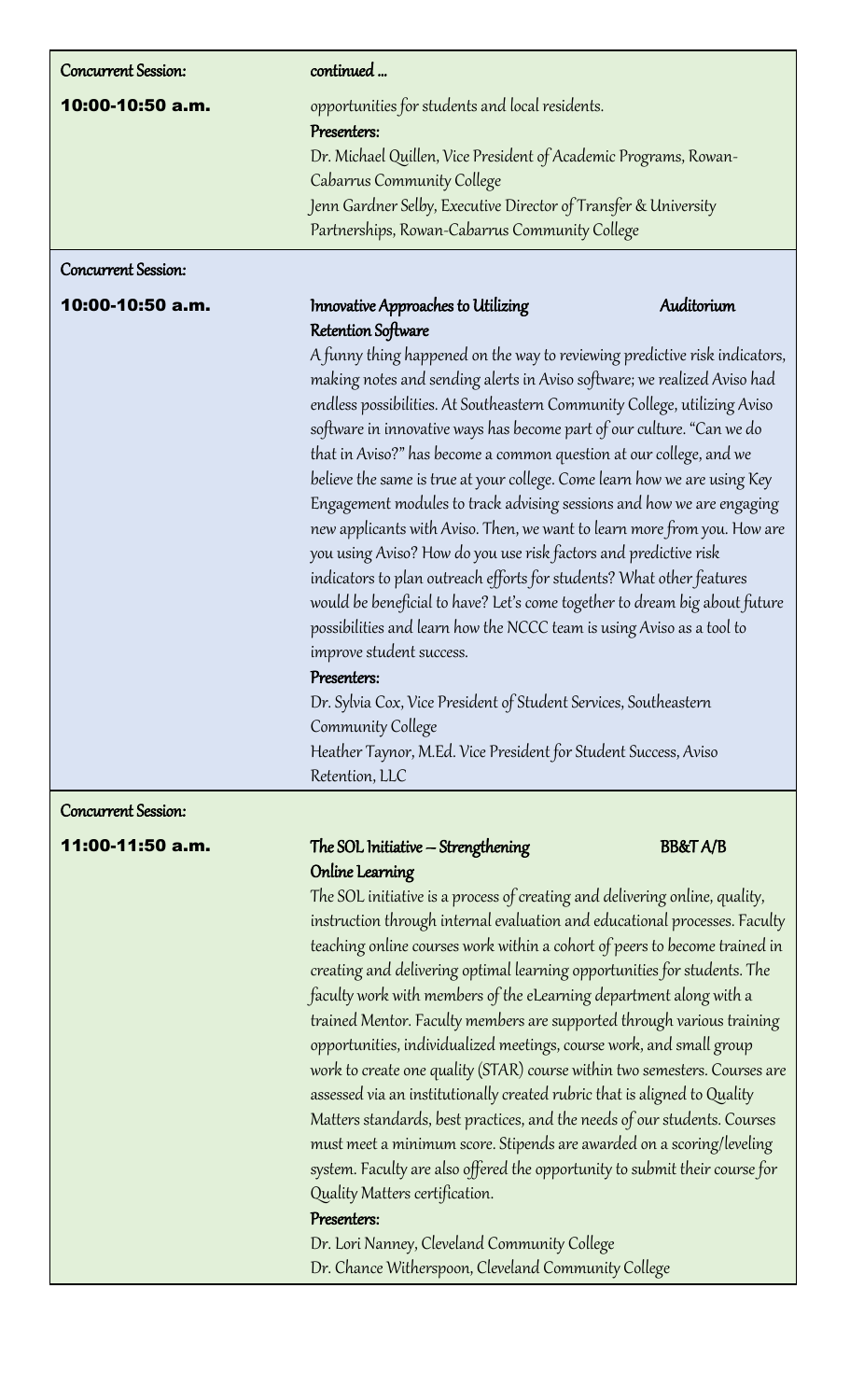| Concurrent Session:        |                                                                                                                                                                                                                                                                                                                                                                                                                                                                                                                                                                                                                                                                                                                                                                                                                                                                                                                                                  |                    |
|----------------------------|--------------------------------------------------------------------------------------------------------------------------------------------------------------------------------------------------------------------------------------------------------------------------------------------------------------------------------------------------------------------------------------------------------------------------------------------------------------------------------------------------------------------------------------------------------------------------------------------------------------------------------------------------------------------------------------------------------------------------------------------------------------------------------------------------------------------------------------------------------------------------------------------------------------------------------------------------|--------------------|
| 11:00-11:50 a.m.           | Why OER is the RIGHT choice for<br>your Biology-based Courses                                                                                                                                                                                                                                                                                                                                                                                                                                                                                                                                                                                                                                                                                                                                                                                                                                                                                    | Classroom 130/131  |
|                            | In this session, participants will learn the student and faculty benefits of<br>OER, how to initiate the process of switching to OER, pros and cons of<br>switching to OER, and faculty resources for OER. Participants will be able<br>to engage in this interactive session to fully understand the need for<br>implementing an OER initiative within their departments.<br>Presenter:<br>Chelsea Edward, DrPH, Program Chair of Life and Physical Sciences,<br>Rowan-Cabarrus Community College                                                                                                                                                                                                                                                                                                                                                                                                                                               |                    |
| <b>Concurrent Session:</b> |                                                                                                                                                                                                                                                                                                                                                                                                                                                                                                                                                                                                                                                                                                                                                                                                                                                                                                                                                  |                    |
| 11:00-11:50 a.m.           | Understanding How Leaders Inspire Employee<br>Engagement in an Environment of Change<br>In a time of rapid growth and shifting priorities in our society and<br>institutions, keeping employees engaged and motivated has been a<br>tremendous challenge. Research has shown that such times typically cause<br>people to disengage, which leads to a lack of productivity, satisfaction, and<br>ultimately negatively impacts our ability to serve student. Join two Chief<br>Student Development Officers that have committed time and resources to<br>better understand how to engage and motivate employees during periods<br>of rapid change, while increasing satisfaction and productivity.<br>Key Terms: Transformational leadership, engagement, motivation<br>Presenters:<br>Dr. Michael Coleman, Vice President of Student Services, Haywood<br>Community College<br>Sabrina Terry, Dean of Student Services, Surry Community College | Auditorium         |
| 11:50 a.m.-1:00 p.m.       | Networking & Lunch<br>Sponsored by <b>Watermark</b> BB&TC/D                                                                                                                                                                                                                                                                                                                                                                                                                                                                                                                                                                                                                                                                                                                                                                                                                                                                                      | Pre-Function Space |
| <b>Concurrent Session:</b> |                                                                                                                                                                                                                                                                                                                                                                                                                                                                                                                                                                                                                                                                                                                                                                                                                                                                                                                                                  |                    |
| 1:00-1:50 p.m.             | Auditorium<br>The New Faculty Academy:<br><b>CCC's Onboarding Process</b><br>The New Faculty Academy (NFA) at Cleveland Community College is an<br>onboarding process that orients the new faculty member to the culture of<br>the college and to different aspects of teaching. Each new faculty member<br>meets with the New Faculty Guide on a formal basis, once a month for the<br>first year. In the second year, the new faculty member is assigned a mentor<br>from his/her department. The NFA is in its $7^{th}$ year and has had great<br>reviews by the new faculty members in the orientation process.<br>Presenters:<br>Dr. Starr Camper, New Faculty Guide and Dean of College Transfer,<br>Cleveland Community College<br>Dr. Becky Sain, Vice President of Academic Affairs, Cleveland Community<br>College<br>Tyra Silvers, Department Chair, Social Science and New Faculty<br>Coordinator, Cleveland Community College       |                    |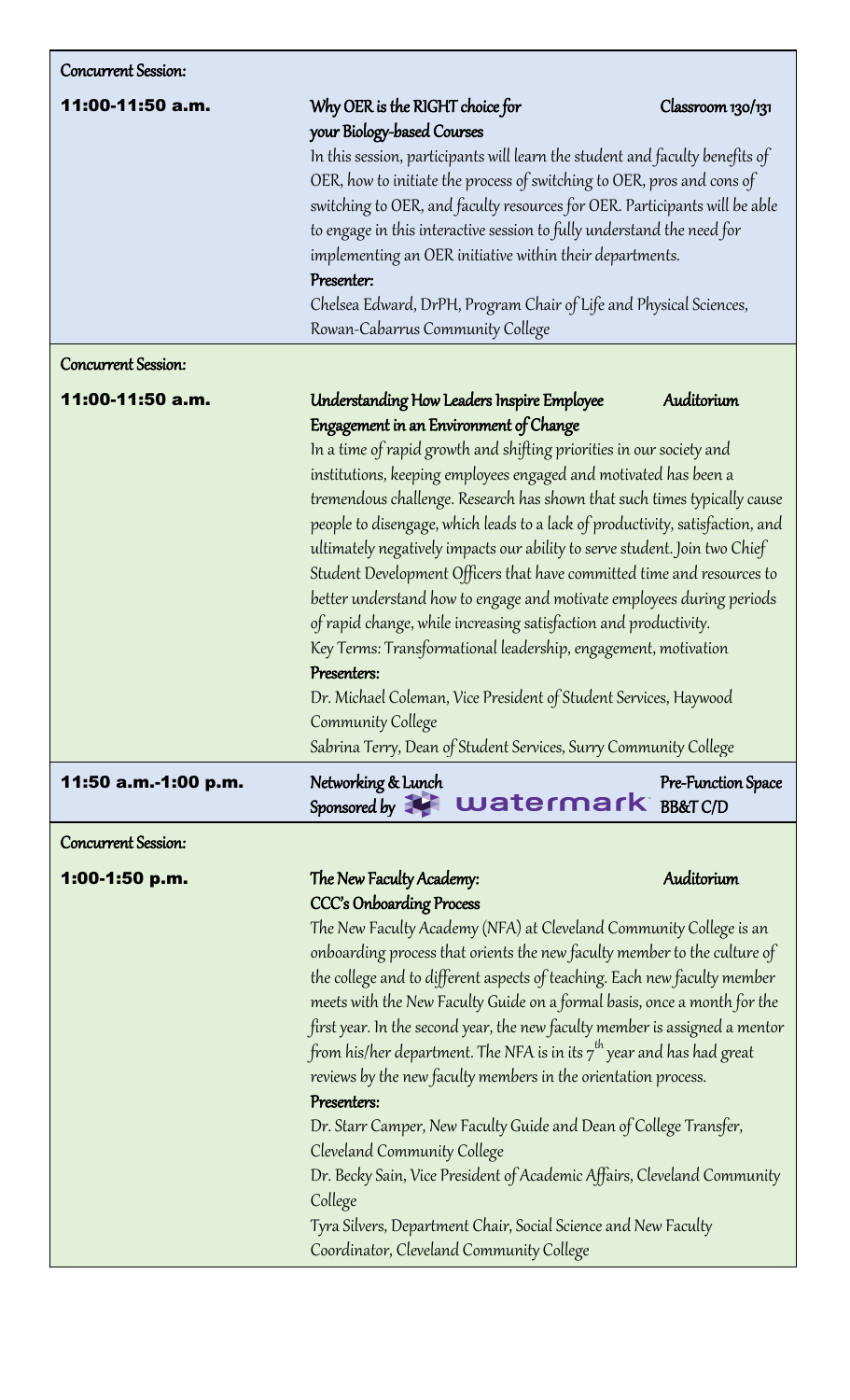## Concurrent Session:

# 1:00-1:50 p.m. Looking Back and Moving Forward: BB&T A/B Transfer Reports 2018-2021

The Belk Center for Community College Leadership and Research conducts and disseminates research to support evidence-based decisions for college leaders. This session highlights the most pertinent findings and recommendations for practitioners and decision-makers working with transfer students. Summarizing key takeaways from reports, research briefs, and related doctoral dissertations, this session will inform practitioners' understanding of differences in transfer student outcomes from an equity perspective as well as policy effectiveness and areas for improvement.

# Presenters:

Holley Nichols, Senior Research and Policy Analyst, Belk Center for Community College Leadership and Research Brett Nachman, Ph.D., Senior Research Associate Jonathan Loss, Ed.D., Dean, School of General Education, Catawba Valley Community College

## $\overline{1}$ Concurrent Session:

# **1:00-1:50 p.m.** The Impact of Communications and Classroom 130/131 Connections on Student Success

Federal financial aid is utilized by many students to finance their college education, and the federal Pell Grant Fund is the largest source of grant funding for community college students. However, many students fail to meet the Satisfactory Academic Progress (SAP) standards necessary to remain Pell eligible. What is the impact of a negative SAP status on student success? Can proactive team support assist students with improving their SAP statuses? Southeastern Community College tracked the progress of students with a negative SAP status and asked these students about their perceptions of interventions and communications. Along the way we learned students appreciated the support and communications they were receiving from the college. Join our session to learn more about how students are affected by the messages they receive from colleges and how students appreciate the support of a college team! Presenters:

Dr. Sylvia Cox, VP of Student Services, Southeastern Community College Sheila Dockery, Director of Financial Aid, Southeastern Community College

## $\overline{1}$ Concurrent Session:

# Ī

# 2:00-2:50 p.m. Do Your Students Think Your Labs Suck? BB&T A/B How to Start Redesigning Your Labs

This session delves into all aspects of redesigning Biology-based labs (specifically, BIO 111, and BIO 112). Participants will learn the cause for lab redesign, how to initiate a lab redesign, how the labs were actually redesigned, the results of the lab redesign, student and faculty feedback of the initial redesign, and suggestions for improvement of the lab redesign.

# Presenter:

Chelsea Edward, DrPH, Program Chair of Life and Physical Sciences, Rowan-Cabarrus Community College